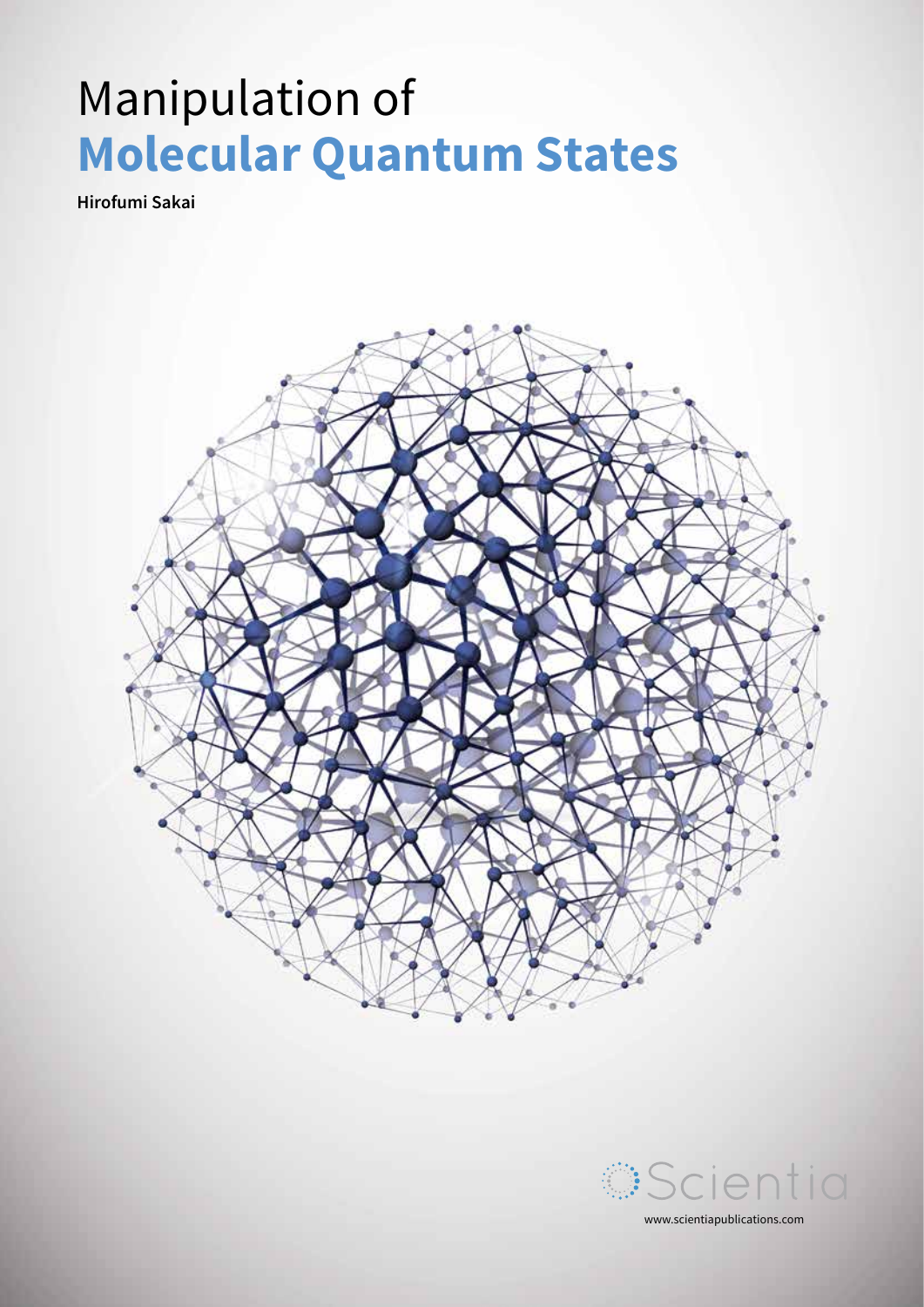# **How did your research begin in molecular alignment and orientation?**

The starting point came with the success of the deflection of neutral molecules using the non-resonant dipole force. Deflection of neutral molecules means controlling the centre-of-mass motion of neutral molecules. This experiment was done in the National Research Council (NRC) of Canada, where I was working as a visiting researcher with Dr. Henrik Stapelfeldt and Dr. Paul B. Corkum.

Through experiments using the non-resonant induced dipole force, I came to know that the non-resonant induced dipole interaction can be used to manipulate neutral molecules, which has many applications and led to rapid progress in molecular alignment and orientation.

After realising that the non-resonant induced dipole interaction can be used to deflect molecules, I was eager to demonstrate the molecular alignment for the first time. A twodimensional ion imaging apparatus is very useful in evaluating the degrees of alignment based on the angular distributions of the fragment ions, produced from multiply-ionised aligned molecules in a process called Coulomb explosion. At that time, Stapelfeldt, who was one of my collaborators in NRC, started work at Aarhus University, Denmark, and developed a velocity-map ion imaging spectrometer. I worked as a visiting researcher at Aarhus and we succeeded in demonstrating molecular alignment. After leaving, my colleagues there succeeded in demonstrating three-dimensional molecular alignment with an intense nonresonant elliptically polarised laser pulse.

# **Can you tell us about how your career has progressed since then and what your new results are?**

In October 1999 I moved to the University of Tokyo to develop various molecular orientation techniques. Using a theoretical proposal by Friedrich and Herschbach, our group demonstrated one and three-dimensional

orientation of ordinary molecules. This was done with linearly and elliptically polarised laser fields, respectively, in a weak electrostatic field (the combined-field approach) in the adiabatic regime. Based on these results, our group proposed and demonstrated laser-fieldfree molecular orientation with an intense nonresonant laser field, which has a slow turn-on and a rapid turn-off in a weak electrostatic field.

Then in order to increase the degrees of orientation, we used a sample of iodobenzene molecules in their lower rotational states, which were selected by our homebuilt molecular deflector. By applying the plasma shutter technique, we achieved laser-fieldfree orientation of state-selected asymmetric top molecules. More recently, we have achieved laser-field-free three-dimensional orientation of state-selected asymmetric top (3,4-dibromothiophene) molecules, with an elliptically polarised laser field. This accomplishment marks the acme of molecular orientation techniques based on the combinedfield approach because all the desired requirements, such as laser-field-free condition, three-dimensional control and higher degrees of orientation, were successfully achieved. From here we want to develop a novel method to efficiently orient gaseous molecules at higher densities, above 1017cm 3, and higher rotational temperatures, above 10 Kelvin.

### **Why were state-selected asymmetric top iodobenzene molecules used in your experiments?**

In general, molecular orientation is much more difficult than molecular alignment. The reason for the additional difficulty is that molecules in their initial rotational states are oriented in different directions. In order to overcome this to increase the degree of orientation, it is useful to select molecules in lower rotational states using the molecular deflector we developed. We used state-selected asymmetric top iodobenzene molecules as a sample. The reason for using asymmetric top molecules as a sample is that an asymmetric top molecule is the most general

# Manipulation of Molecular Quantum States

**Hirofumi Sakai is associate professor and group leader at the Department of Physics, Graduate School of Science, the University of Tokyo, where he is an expert in high-intensity laser physics, and molecular optics.**

#### **MOLECULAR ORIENTATION**

Hirofumi Sakai is Associate Professor at the Department of Physics, Graduate School of Science, the University of Tokyo. Sakai's group undertakes fundamental research into a wide range of atomic and molecular physics, and quantum optics, with a focus on controlling quantum processes in atoms and molecules. In particular, they research high-intensity laser physics by studying nonlinear and ultrafast phenomena, laser control of ultrafast dynamics using shaped pulses, and imaging the structure and dynamics of molecules. In addition, they aim to "film" so-called molecular movies by means of X-ray photo-electron diffraction. The subject of their most recent research is the development of a laser-field-free technique for the alignment and orientation of asymmetric top iodobenzene molecules. Their approach to state-selected asymmetric top molecules has wide implications, as this field produces the most modern and important applications stemming from quantum physics.

The field of molecular alignment and orientation has been advancing in recent years, with established and innovative techniques that are reaching greater efficiencies and finding novel applications. The goal of molecular alignment and orientation is to manipulate an ensemble of molecules with the use of lasers and electric fields, and to rotate them so that they are lined up along the same axis. Molecular alignment is the condition where the molecules are aligned along the same axis, so some fraction of the molecules will be facing in the opposite direction. Greater control is exhibited in molecular orientation – as opposed to molecular alignment – because the molecules, as well as being aligned, will also be pointing in the same direction.

It all started for Sakai when he was working as a visiting researcher at the National Research Council, Canada, with Dr. Stapelfeldt and Dr. Corkum, on non-resonant manipulation of neutral molecules. It was there he realised that an induced dipole interaction can be used to

# Rapid Laser Switch-off Leaves Molecules well Orientated

**Hirofumi Sakai of the University of Tokyo covers new ground in molecular orientation using combined field techniques, pulse shaping and inhouse equipment that he and his group have pioneered.** 

> deflect molecules, and he has since worked in this area with great interest.

### **NEW RESULTS**

In Sakai's recent work he experimentally demonstrated the orientation of iodobenzene molecules, which have the chemical formula C6H5I, and possess a benzene ring structure substituted with a single, large iodine atom. The ensemble of iodobenzene molecules was originally primed for orientation by being prepared in particular rotational states by a molecular deflector that was built by Sakai and his group, which filtered out lower-lying rotational states that are easier to orientate. Lower-lying rotational states of molecules have lower rotational energies and are near the ground state.

According to Sakai, one of the reasons for choosing iodobenzene is that this molecule has "a larger anisotropic polarisability, which leads to a larger induced dipole moment, making it relatively easy to handle". In other words, the molecule is polarised, having one electrically positive end and one negative end. The more pronounced the polarisation is, the easier it is for an electric field to get a better grip and rotate the molecule into the desired orientation.

Molecular orientation is induced by an intense nanosecond laser field in a weak electrostatic filed, which is called a combined field approach. Rapidly switching off the laser field leaves the molecules in a laser-field-free state of orientation. The rapid switch-off is done by customising the shape of the laser profile using a plasma shutter technique. Sakai explains that this works with two lasers used together: "a femtosecond Ti:sapphire pulse and a nanosecond Nd:YAG pulse are collinearly focused onto an ethylene glycol jet sheet with a thickness of 50 micrometers. The intense Ti:sapphire pulse triggers the plasma formation at the peak of the YAG pulse. After that, the YAG pulse cannot pass through the plasma so it gets rapidly switched-off, in a falling time of approximately 150 femtoseconds". In other

г

œ ۰.



molecule in the classification based on the magnitude of the moment of inertia.

# **What other research avenues are you exploring in molecular alignment and orientation?**

As an alternative molecular orientation technique, our group has proposed and demonstrated all-optical molecular orientation with an intense non-resonant two colour laser field in the adiabatic regime. The technique relies on the combined effect of the anisotropic hyper-polarisability interaction as well as the anisotropic polarisability interaction. By employing state-selected molecules as a sample and by operating the plasma shutter at the peak of the two-colour pump pulse, completely field-free molecular orientation with higher degrees of orientation will be achieved just after the rapid turn-off of the pump pulse.

# **What is perhaps the most interesting immediate application of your research?**

It is said that "seeing is believing" and many researchers are now interested in making "molecular movies" with X-ray free electron laser radiation to understand ultrafast structural dynamics in laser-molecule interactions. Molecular movies are made from many frame-by-frame X-ray photoelectron diffraction patterns from a sample of aligned/ oriented molecules using X-ray free-electron laser pulses.

words, as the two parallel lasers are focused onto the jet sheet, the Ti:sapphire rapidly produces a plasma from the sheet that is opaque to the Nd:YAG laser, forcing it to rapidly switch-off in 150 femtoseconds, or 150 × 10 15 seconds, leaving the iodobenzene molecules in a laser-field-free state.

Once the molecules are in a laser-field-free state, they are still being oriented for a while in a dephasing time of 5–10 picoseconds, or 5–10 × 10 12 seconds. Although this is an incredibly short period of time, it is actually a long time for molecules to be orientated under these conditions, and almost one hundred times longer than it took to rapidly turn the laser off.

The degree of molecular orientation of the whole ensemble, and the dephasing time taken by the molecules to jostle out of orientation, were measured in an interesting way using Coulomb explosion of the molecules which was detected by a two-dimensional ion imaging detector. This was done with an intense femtosecond probe pulse that was fired into the orientated ensemble to ionise the molecules in a way that caused the component iodine atoms to undergo an explosive electric repulsion from the molecular ions. The positive iodine atoms were accelerated towards a sensitive, two-dimensional detector and the image on the detector was recorded by a CCD camera. The detection position of the iodine ions was used to build up a "molecular map" that shows how the molecules are aligned or oriented by where the ions impact and cluster on the detector. The map will correspond directly to where the iodine atoms are inside the iodobenzene molecules. For a well-orientated ensemble, iodine atoms will be in the same relative positions in the sample of orientated iodobenzene molecules. The iodine atoms can be clearly distinguished from other molecular fragments from the Coulomb explosion, by their longer time of flight due to their comparatively large mass. Using experimental data, Sakai and his team calculated a maximum value of 0.68 out of 1 for the ensemble orientation which shows high orientation.